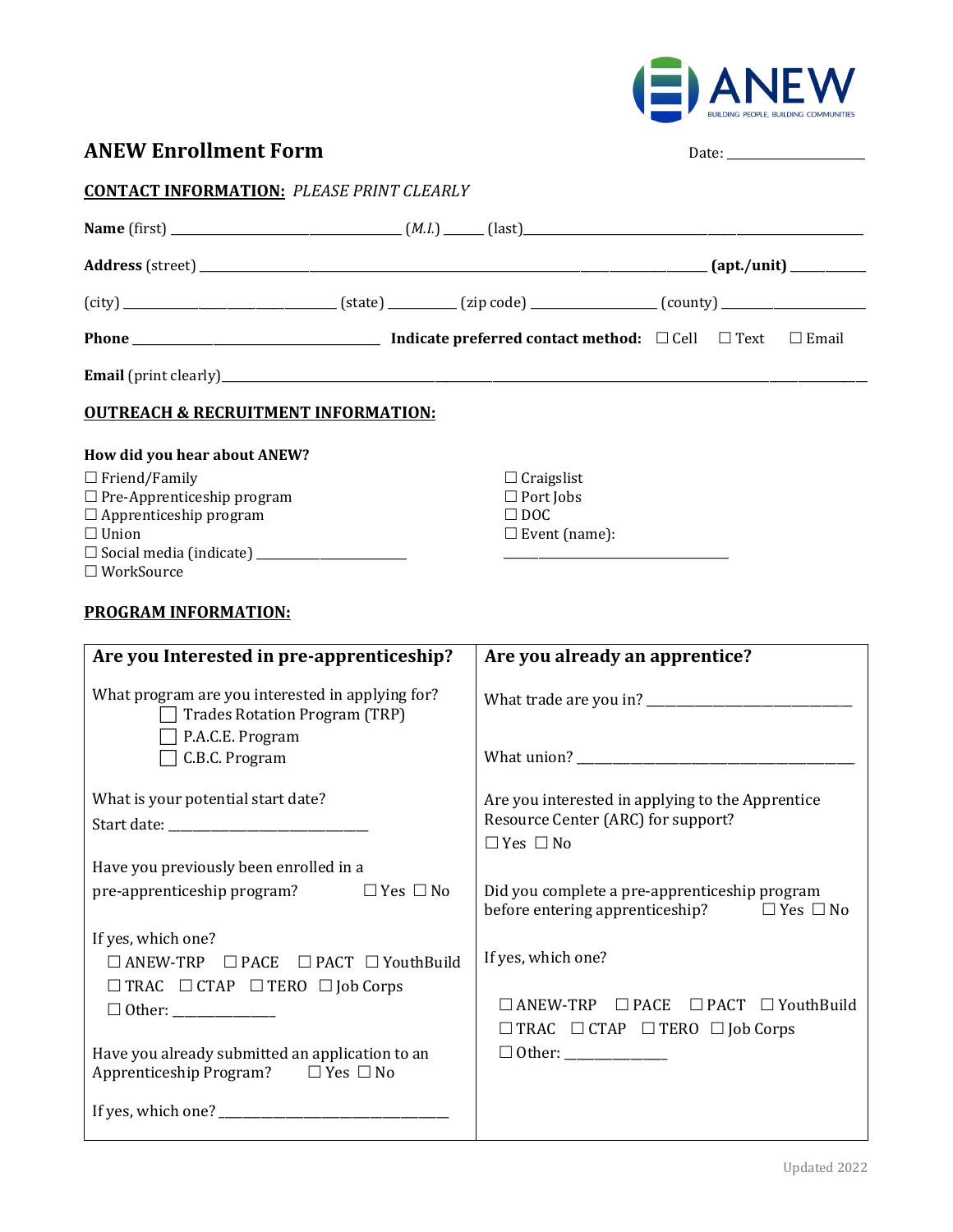### **SELF IDENTIFICATION INFORMATION:**

| Date of Birth: New York Date of Birth:                                                                                                                                                    |                 |                          | Age:                                                 |          |             |           |
|-------------------------------------------------------------------------------------------------------------------------------------------------------------------------------------------|-----------------|--------------------------|------------------------------------------------------|----------|-------------|-----------|
| What is your Household size (including yourself)? $\Box$ 1                                                                                                                                |                 | $\Box$ 2                 | $\Box$ 3                                             | $\Box$ 4 | $\square$ 5 | $\Box$ 6+ |
|                                                                                                                                                                                           |                 |                          |                                                      |          |             |           |
| What are their ages?                                                                                                                                                                      |                 |                          |                                                      |          |             |           |
|                                                                                                                                                                                           |                 |                          |                                                      |          |             |           |
|                                                                                                                                                                                           |                 |                          |                                                      |          |             |           |
| What is your current household type?                                                                                                                                                      |                 |                          |                                                      |          |             |           |
| $\Box$ Single adult                                                                                                                                                                       |                 | $\Box$ One parent family |                                                      |          |             |           |
| $\Box$ Single minor                                                                                                                                                                       |                 |                          | $\Box$ Two parent family                             |          |             |           |
| $\Box$ Couple, no children                                                                                                                                                                |                 | $\Box$ Foster family     |                                                      |          |             |           |
| What is your current living situation?                                                                                                                                                    |                 |                          |                                                      |          |             |           |
| $\Box$ Rent house or apartment                                                                                                                                                            |                 | $\Box$ Couch surfing     |                                                      |          |             |           |
| $\Box$ Own residence                                                                                                                                                                      |                 |                          | $\Box$ Live in a public housing community or shelter |          |             |           |
| $\Box$ Transitional/temporary housing                                                                                                                                                     | $\Box$ Homeless |                          |                                                      |          |             |           |
| $\Box$ Work release (completion date:__________)                                                                                                                                          |                 |                          |                                                      |          |             |           |
| Have you experienced homelessness at any time within the last year, including currently?                                                                                                  |                 |                          |                                                      |          |             |           |
| (more than one night staying at a hotel, motel, staying at a shelter or temporary housing program, couch surfing,                                                                         |                 |                          |                                                      |          |             |           |
| sleeping in a car, a park, campsite or on the street, doubled up with another family due to hardship, or in a residence<br>with inadequate facilities (i.e. no heat, water, electricity). |                 |                          |                                                      |          |             |           |
| $\Box$ Yes $\Box$ No                                                                                                                                                                      |                 |                          |                                                      |          |             |           |
| Are you currently or have you ever heen in foster care?                                                                                                                                   |                 |                          |                                                      |          |             |           |

#### **Are you currently or have you ever been in foster care?**

| $\Box$ Yes, before the age of 13<br>$\Box$ Yes, after the age of 13<br>□ No<br>$\Box$ I do not know                                        |           |      |                   |
|--------------------------------------------------------------------------------------------------------------------------------------------|-----------|------|-------------------|
| Can you speak English $\Box$ Yes                                                                                                           | $\Box$ No |      |                   |
| Can you read and write English $\Box$ Yes                                                                                                  |           | □ No |                   |
| What is the primary language spoken in the home, if other than English?                                                                    |           |      |                   |
| $\Box$ Amharic                                                                                                                             |           |      | $\Box$ Somali     |
| $\Box$ Arabic                                                                                                                              |           |      | $\Box$ Spanish    |
| $\Box$ Chinese                                                                                                                             |           |      | $\Box$ Tagalog    |
| $\Box$ Korean                                                                                                                              |           |      | $\Box$ Ukrainian  |
| $\Box$ Punjabi                                                                                                                             |           |      | $\Box$ Vietnamese |
| $\Box$ Russian                                                                                                                             |           |      | $\Box$ Other:     |
| Are you currently receiving any of the following services? (Please check all that apply)<br>$\Box$ SNAP/food stamps<br>$\Box$ Unemployment |           |      |                   |

 $\square$  TANF / WorkFirst  $\square$  Yes  $\square$  No

 $\square$  SSI/SSDI

 $\Box$  Receive government assistance for housing

Other support services: \_\_\_\_\_\_\_\_\_\_\_\_\_\_\_\_\_\_\_\_\_\_\_\_\_\_\_\_\_\_\_\_\_\_\_\_\_\_\_\_\_\_\_\_\_\_\_\_\_\_\_\_

 $\square$  I DO NOT receive any of the services above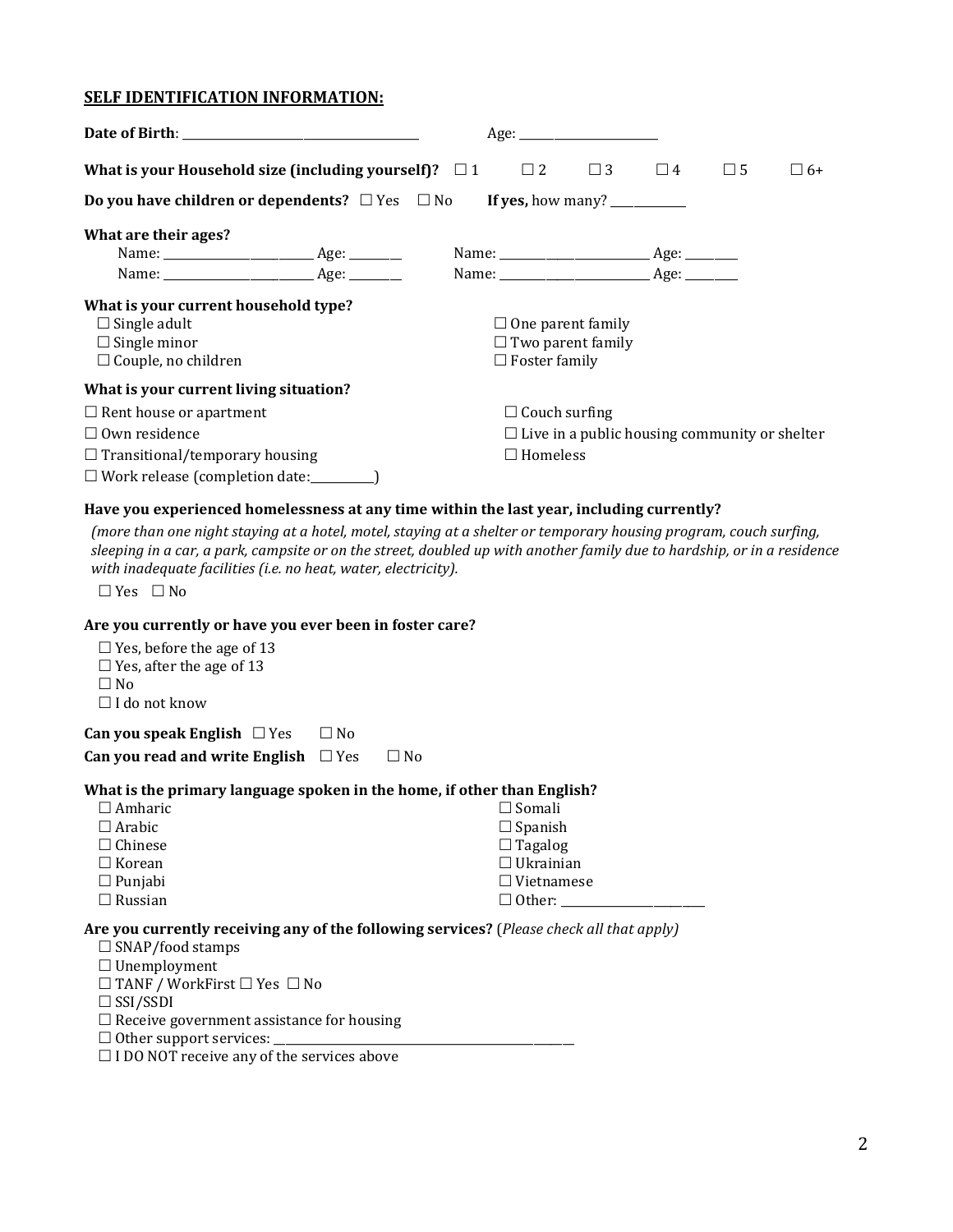| How do you identify?                                                                                                                                                                                                                                                                                                     |                         |                                                                                                                                   |                                                                                    |
|--------------------------------------------------------------------------------------------------------------------------------------------------------------------------------------------------------------------------------------------------------------------------------------------------------------------------|-------------------------|-----------------------------------------------------------------------------------------------------------------------------------|------------------------------------------------------------------------------------|
| $\Box$ Male                                                                                                                                                                                                                                                                                                              | $\Box$ Transgender      | $\Box$ Other:                                                                                                                     |                                                                                    |
| $\Box$ Female                                                                                                                                                                                                                                                                                                            | $\Box$ Non-binary       | $\Box$ Prefer not to disclose                                                                                                     |                                                                                    |
| How do you identify?<br>$\Box$ Heterosexual (Straight)<br>$\Box$ Gay<br>$\Box$ Lesbian                                                                                                                                                                                                                                   |                         | $\Box$ Bisexual                                                                                                                   |                                                                                    |
| Are you of Hispanic, Latino, or Spanish origin? $\Box$ Yes                                                                                                                                                                                                                                                               |                         | $\Box$ No                                                                                                                         |                                                                                    |
| How do you best describe yourself?                                                                                                                                                                                                                                                                                       |                         |                                                                                                                                   |                                                                                    |
| $\Box$ American Indian/Alaska Native<br>$\Box$ Asian<br>$\Box$ Black or African American<br>$\Box$ Native Hawaiian or Pacific Islander                                                                                                                                                                                   |                         | $\Box$ White<br>$\Box$ More than one race<br>$\Box$ Prefer not to disclose                                                        |                                                                                    |
| <b>Additional Questions</b><br>- Do you have challenges understanding math or written instructions?<br>- Do you have a disability or require accommodations for a medical condition?<br>- Are you currently or have you in the last 12 months received mental healthcare?<br>- I prefer not to disclose this information |                         | - Are you currently or have you in the last 12 months received care for drug or alcohol addiction? $\Box$ Yes $\Box$ No           | $\Box$ Yes $\Box$ No<br>$\Box$ Yes $\Box$ No<br>$\Box$ Yes $\Box$ No<br>$\Box$ Yes |
| Do you have a driver's license?                                                                                                                                                                                                                                                                                          | $\Box$ No<br>$\Box$ Yes |                                                                                                                                   |                                                                                    |
| What is your Driver's License status?<br>$\Box$ Valid<br>$\Box$ Suspended<br>$\Box$ Never Licensed<br>If yes?                                                                                                                                                                                                            |                         | State: ____________ Driver's License Number: ___________________________________                                                  |                                                                                    |
|                                                                                                                                                                                                                                                                                                                          |                         |                                                                                                                                   |                                                                                    |
| What is your current status?<br>$\Box$ Citizen<br>$\Box$ Legal Resident<br>$\Box$ Immigrant<br>$\Box$ Refugee                                                                                                                                                                                                            |                         |                                                                                                                                   |                                                                                    |
| Are you a Veteran?<br>$\Box$ Yes<br>$\Box$ No<br>$\Box$ Spouse of eligible veteran                                                                                                                                                                                                                                       |                         |                                                                                                                                   |                                                                                    |
| <b>EDUCATION INFORMATION:</b>                                                                                                                                                                                                                                                                                            |                         |                                                                                                                                   |                                                                                    |
| What is your current education status? (Check ALL that apply)                                                                                                                                                                                                                                                            |                         |                                                                                                                                   |                                                                                    |
| $\Box$ Currently attending high school or GED program<br>$\Box$ 9 <sup>th</sup> -12 <sup>th</sup> grade, no diploma or GED<br>$\Box$ HS Diploma<br>$\Box$ GED Certificate<br>$\Box$ Some College                                                                                                                         |                         | $\Box$ Associate degree<br>$\Box$ Technical or Vocational certificate<br>□ Bachelor's degree<br>$\Box$ Masters or Doctoral degree |                                                                                    |
| What school district was your high school in?<br>$\Box$ Federal Way S.D.<br>$\Box$ Highline S.D.                                                                                                                                                                                                                         |                         | $\Box$ Peninsula S.D.<br>$\Box$ Other HS in WA State                                                                              |                                                                                    |

| . .                           |  |
|-------------------------------|--|
| $\Box$ Seattle Public Schools |  |

 $\Box$  Other HS in WA State  $\square$  Other HS in <u>NOT</u> in WA State

3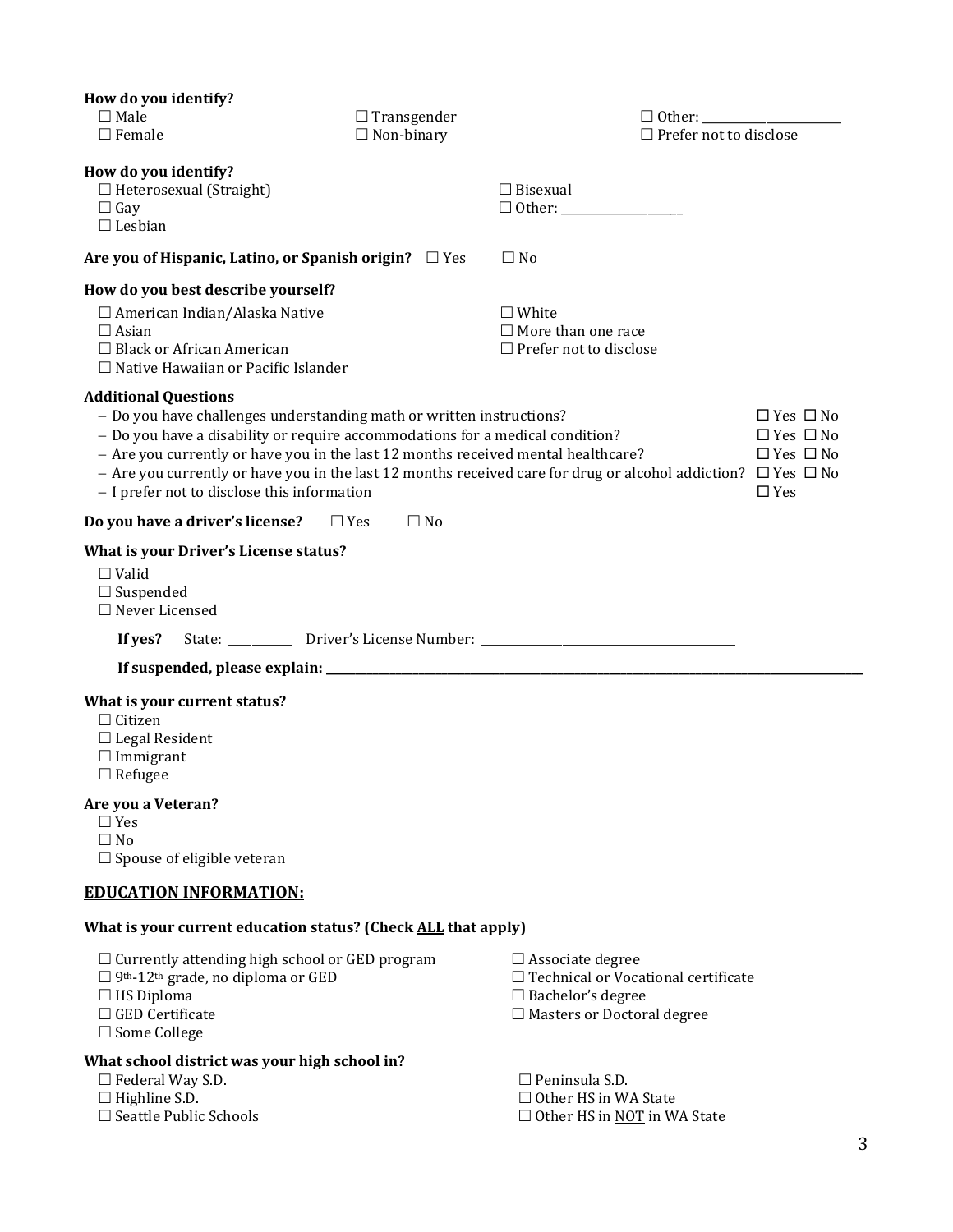### **Did you ever attend high school in the** *Seattle Public School District***? □ Yes □ No**

**If yes,** which high school \_\_\_\_\_\_\_\_\_\_\_\_\_\_\_\_\_\_\_\_\_\_\_\_\_\_\_\_\_\_\_\_\_\_\_\_\_\_\_\_\_\_\_\_\_\_\_\_\_\_\_\_\_\_\_\_\_\_\_\_\_\_\_\_\_\_\_\_\_\_\_\_\_\_\_\_\_\_\_\_\_\_\_\_\_\_\_\_\_\_\_\_\_\_\_\_

| Do you currently have a student attending a Seattle Public School living in your household? $\Box$ Yes $\Box$ No |  |  |
|------------------------------------------------------------------------------------------------------------------|--|--|
|------------------------------------------------------------------------------------------------------------------|--|--|

| Do you have access to your transcripts?<br>$\Box$ Yes<br>$\Box$ No                                                                                                                                                |           |
|-------------------------------------------------------------------------------------------------------------------------------------------------------------------------------------------------------------------|-----------|
| <b>COURT INVOLVEMENT:</b> Please note we ask these questions to better assist you with placement into employment.                                                                                                 |           |
| Have you <u>ever</u> been justice involved (juvenile or adult)? $\Box$ Yes $\Box$ No                                                                                                                              |           |
| If yes, select from below<br>$\Box$ No<br>$\Box$ Yes, juvenile justice involved<br>$\Box$ Yes, misdemeanors only<br>$\Box$ Yes, misdemeanors and felony<br>$\Box$ Yes, felony only                                |           |
| Do you have any pending court dates for <u>any</u> matters? $\Box$ Yes $\Box$ No<br>If yes, please list:                                                                                                          |           |
| Are you currently on probation or in Work Release? □ Yes<br>If yes, please provide following:                                                                                                                     | $\Box$ No |
|                                                                                                                                                                                                                   |           |
|                                                                                                                                                                                                                   |           |
| <b>Do you have check in requirements with your PO/CO?</b> $\Box$ Yes $\Box$ No                                                                                                                                    |           |
| <b>EMPLOYMENT HISTORY:</b>                                                                                                                                                                                        |           |
| What is your current employment status?<br>$\Box$ Employed - full-time<br>$\Box$ Employed - part-time<br>$\Box$ Employed - seasonal<br>$\Box$ Currently on unemployment<br>$\Box$ Not employed - looking for work |           |

#### **Current or most recent employment**

| Employer:                |                        |                     | <b>Starting Hourly</b><br>Wage: |  |
|--------------------------|------------------------|---------------------|---------------------------------|--|
| City, State:             |                        |                     | Ending<br>Hourly Wage:          |  |
| Job title:               |                        |                     | Hours Worked<br>Per Week:       |  |
| Start date (Month/Year): | End date (Month/Year): | Reason for Leaving: |                                 |  |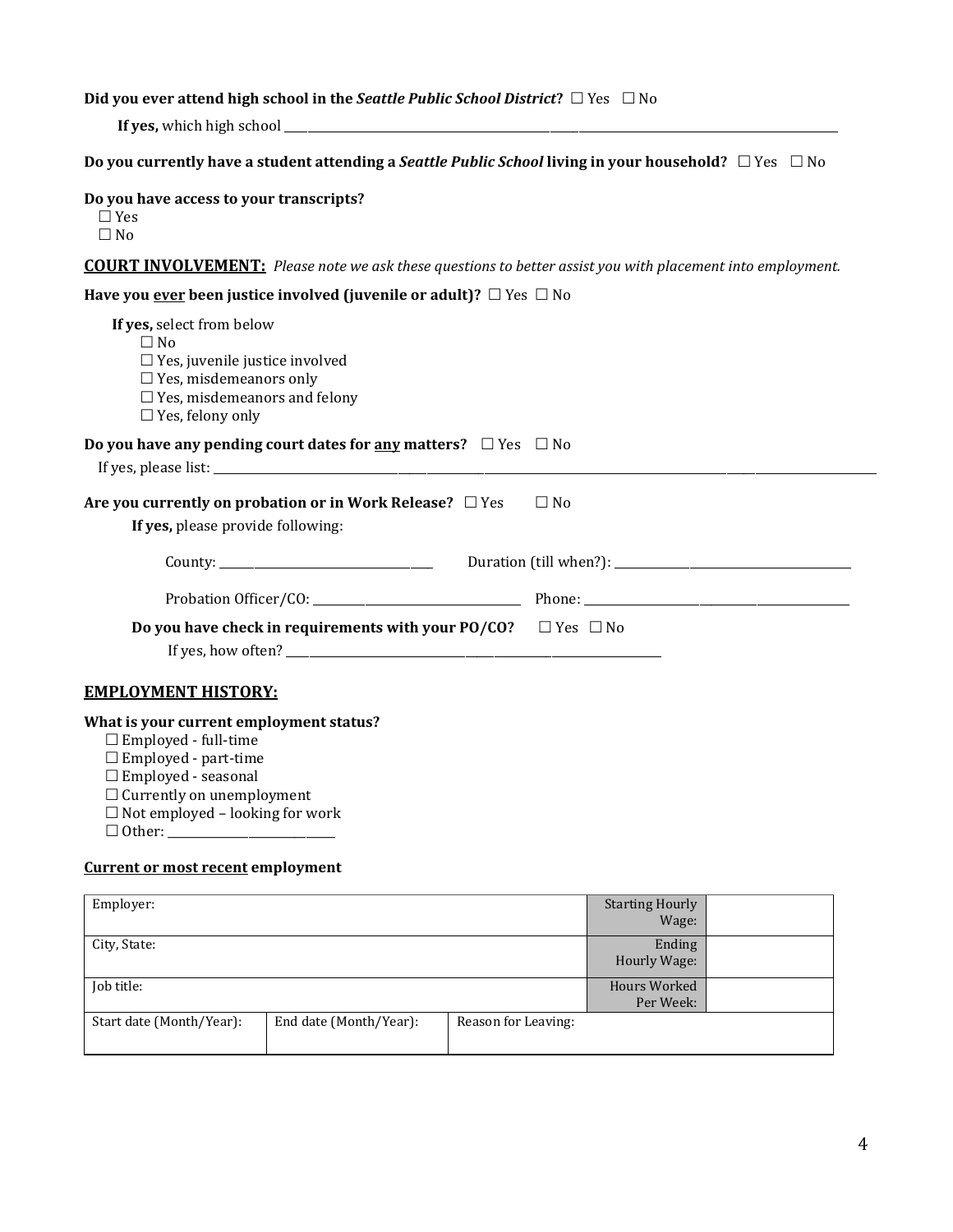#### **EMERGENCY CONTACT:**

### **INFORMATION VERIFICATION STATEMENT:**

Please read and initial the statements below and provide your signature and date.

*\_\_\_\_\_\_\_\_ I certify that the information provided is true to best of my knowledge. I am also aware that the information I have provided is subject to review and verification by ANEW staff, and I may have to provide documentation to support the information provided.* 

*\_\_\_\_\_\_\_\_ I allow release of this information for verification purposes and understand that it will be used to determine eligibility of services. I understand that receiving services is subject to availability of funding and that training and/or services are not guaranteed to me.* 

*\_\_\_\_\_\_\_\_ My signature indicates my willingness to be screened through Washington State Connections and allows the release of this information to ANEW staff for program monitoring, verification, additional data collection, and evaluation purposes.* 

*\_\_\_\_\_\_\_\_ My personal information will not be provided to any outside person or agency except where needed to determine eligibility for related programs or grant reporting purposes. Information provided on this form will not affect any benefits I am already receiving from other agencies.*

#### **NON-DISCRIMINATION POLICY:**

*ANEW follows the equal opportunity employment and training policy and does not discriminate on the basis of race, creed, color, ethnicity, national origin, religion, sex, sexual orientation, gender expression, age, physical or mental ability, veteran status, military obligations, background, or marital status.* 

 $Signature$   $\ldots$   $\ldots$   $\ldots$   $\ldots$   $\ldots$   $\ldots$   $\ldots$   $\ldots$   $\ldots$   $\ldots$   $\ldots$   $\ldots$   $\ldots$   $\ldots$   $\ldots$   $\ldots$   $\ldots$   $\ldots$   $\ldots$   $\ldots$   $\ldots$   $\ldots$   $\ldots$   $\ldots$   $\ldots$   $\ldots$   $\ldots$   $\ldots$   $\ldots$   $\ldots$   $\ldots$   $\ldots$   $\ldots$   $\ldots$   $\ldots$   $\ldots$